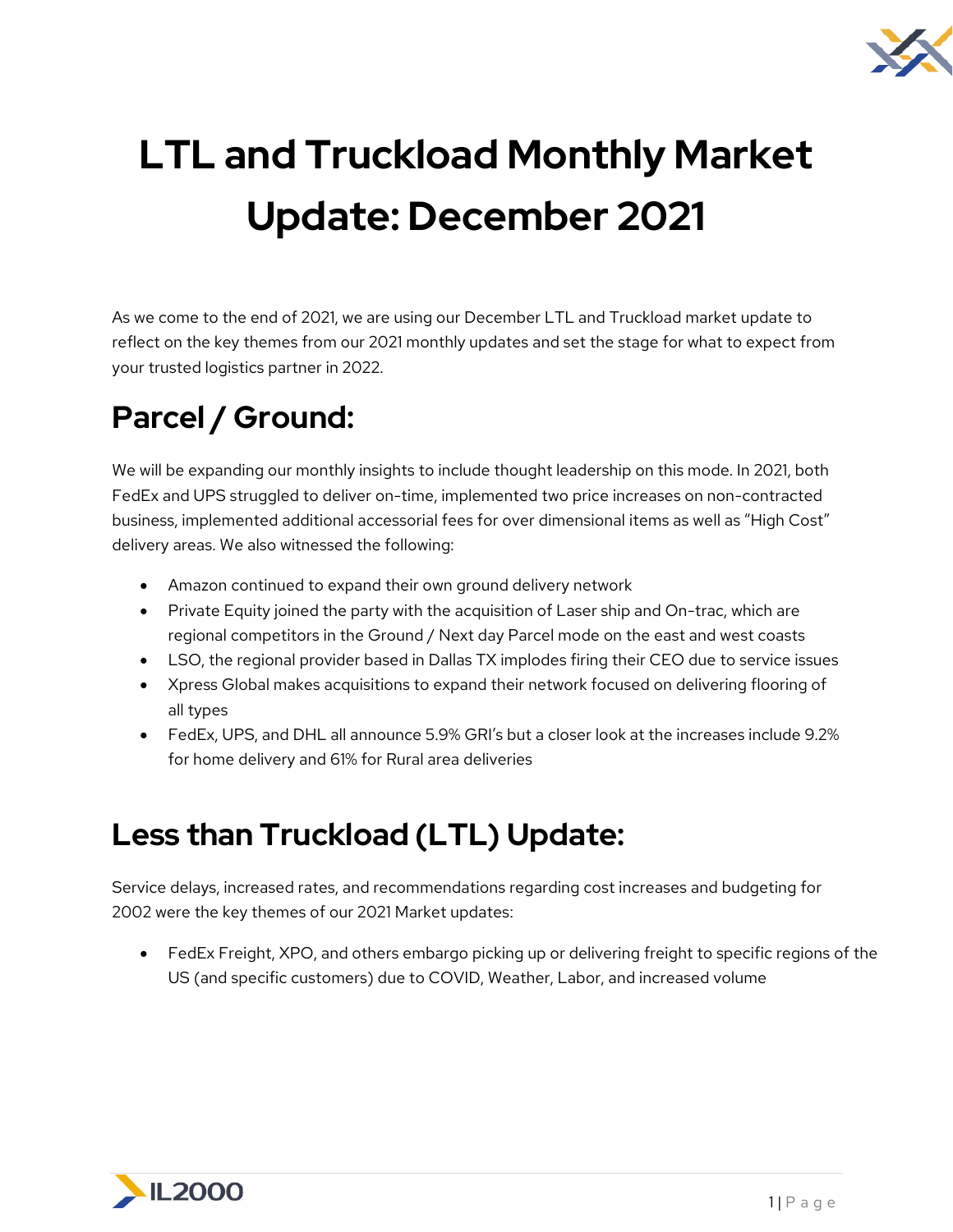

- TFI (T Force) completes the acquisition of UPS Freight
- Rail congestion leads to significant delays in transit and LTL carriers' ability to meet published transit
- Knight-Swift enters the regional LTL market acquiring AAA Cooper
- LTL earnings reported for Public carriers set records across the board

IL2000 2021 LTL Actual transit performance to Published transit days



- After multiple warnings on the cost of low density, over length freight in LTL carriers' networks, Old Dominion leads the charge and places a flat \$1,000 sur charge on shipments over 95 inches if not specifically negotiated as part of customer specific pricing
- Some might argue collusion, as almost the entire LTL carrier base also changes over length pricing effective immediately

| $\sim$                                                                                       |                                                     |            |                     |                |                                  |                      |                   |          |                                     |                  |                |                     |                     |               |          |                       |                     |
|----------------------------------------------------------------------------------------------|-----------------------------------------------------|------------|---------------------|----------------|----------------------------------|----------------------|-------------------|----------|-------------------------------------|------------------|----------------|---------------------|---------------------|---------------|----------|-----------------------|---------------------|
| Feet                                                                                         | <b>AAA</b> Cooper                                   | <b>ABF</b> | AD Pyle             | <b>Averitt</b> | <b>Central T</b>                 | <b>Dayton</b>        | <b>Estes</b>      | FedEx    | <b>Old Dominion</b>                 | <b>Pitt Ohio</b> | <b>R&amp;L</b> | Saia                | <b>Southeastern</b> | <b>Tforce</b> | Ward     | <b>XPO</b>            | <b>YRC</b>          |
| $>=8$                                                                                        | \$100.00                                            | \$125.00   |                     | \$95.00        | \$99.75                          | \$110.00             | \$100.00 \$107.00 |          | \$125.00                            | \$85.00          | \$85.00        | \$116.50            | \$85.00             | \$120.00      | \$85.00  | \$117.50              | \$120.00            |
| $> = 11$                                                                                     |                                                     | \$200.00   |                     |                |                                  |                      |                   |          |                                     |                  |                |                     |                     |               |          | \$131.50              |                     |
| $> = 12$                                                                                     | \$150.00                                            |            |                     |                | \$160.00 \$157.50                | \$250.00             | \$150.00          | \$207.00 | \$175.00                            | \$135.00         | \$150.00       | \$169.50            | \$150.00            | \$215.00      | \$150.00 |                       | \$300.00            |
| $>=14$                                                                                       |                                                     | \$275.00   |                     |                |                                  |                      |                   |          |                                     |                  |                |                     |                     |               |          |                       |                     |
| $>=15$                                                                                       |                                                     |            |                     |                |                                  |                      |                   |          |                                     |                  |                |                     |                     |               | \$150.00 |                       |                     |
| $>=16$                                                                                       |                                                     |            |                     | \$230.00       |                                  | \$450.00             | \$200.00          |          |                                     | \$185.00         | \$250.00       | \$233.00            |                     |               |          | \$242.00              | \$600.00            |
| $>=18$                                                                                       |                                                     |            |                     |                |                                  |                      |                   |          |                                     |                  |                |                     |                     |               | \$275.00 |                       |                     |
| $>=20$                                                                                       | \$265.00                                            | \$550.00   |                     |                | \$390.00 \$525.00                | \$550.00             | \$350.00          |          | \$300.00                            | \$400.00         | \$385.00       | \$381.50            | \$250.00            | \$500.00      |          |                       | \$553.25 \$1,200.00 |
| $>=24$                                                                                       |                                                     |            |                     |                |                                  |                      |                   |          |                                     |                  | \$770.00       |                     |                     |               |          |                       |                     |
| $>=27$                                                                                       |                                                     | \$2,750.00 |                     |                |                                  |                      |                   |          |                                     |                  |                |                     |                     |               |          |                       | \$3,000.00          |
| $>=28$                                                                                       | \$525.00                                            |            |                     |                |                                  |                      | \$500.00          |          |                                     | \$550.00         |                |                     | \$350.00            |               |          |                       |                     |
| $>=40$                                                                                       |                                                     |            |                     |                |                                  |                      | \$750.00          |          |                                     |                  |                |                     |                     |               |          |                       |                     |
| Feet                                                                                         | 11/1/2021 - 11/29/2021 updates<br><b>AAA</b> Cooper | <b>ABF</b> |                     |                | AD Pyle Averitt Central T Dayton |                      | <b>Estes</b>      |          | <b>FedEx</b> Old Dominion Pitt Ohio |                  | R&L            | Saia                | Southeastern Tforce |               | Ward     | <b>XPO</b>            | <b>YRC</b>          |
| $>=7$                                                                                        |                                                     |            | \$111.20            |                |                                  | \$125.00             |                   |          |                                     |                  |                |                     |                     |               |          |                       |                     |
| $>=8$                                                                                        |                                                     | \$185.00   | \$277.45            |                |                                  |                      | \$185.00 \$169.00 |          | \$1,000.00                          |                  |                |                     |                     |               |          |                       |                     |
| $>=10$                                                                                       |                                                     |            |                     |                |                                  |                      |                   |          |                                     |                  |                |                     |                     |               |          |                       |                     |
| $> = 11$                                                                                     |                                                     |            |                     |                |                                  |                      |                   |          |                                     | \$190.00         | \$170.00       | \$250.00            |                     | \$250.00      |          | \$222.00              | \$200.00            |
|                                                                                              |                                                     |            |                     |                |                                  | \$200.00             |                   |          |                                     |                  |                |                     |                     |               |          |                       |                     |
|                                                                                              |                                                     | \$300,00   |                     |                |                                  |                      |                   |          |                                     |                  |                |                     |                     |               |          | \$452.00              |                     |
|                                                                                              |                                                     |            | \$498.80            |                |                                  | \$275.00             | \$265.00 \$329.00 |          |                                     | \$450.00         |                | \$300.00 \$1,000.00 |                     | \$450.00      |          |                       | \$400.00            |
|                                                                                              |                                                     | \$385.00   |                     |                |                                  | \$350.00             |                   |          |                                     |                  |                |                     |                     |               |          |                       |                     |
|                                                                                              |                                                     |            |                     |                |                                  |                      |                   |          |                                     |                  |                |                     |                     |               |          |                       |                     |
|                                                                                              |                                                     |            | \$608.00            |                |                                  | \$450.00             | \$385.00          |          |                                     | \$775.00         | \$500.00       |                     |                     |               |          | \$1,128.00 \$750.00   |                     |
|                                                                                              |                                                     |            | \$750.00 \$1,000.00 |                |                                  | \$550.00<br>\$650.00 | \$750.00          |          |                                     | \$1,100.00       | \$770.00       |                     |                     | \$1,000.00    |          | \$3,500.00 \$1,200.00 |                     |
|                                                                                              |                                                     |            |                     |                |                                  | $+575/Ft$            |                   |          |                                     |                  | \$1,540.00     |                     |                     |               |          |                       |                     |
|                                                                                              |                                                     | \$3,000.00 |                     |                |                                  |                      |                   |          |                                     |                  |                |                     |                     |               |          |                       | \$3,000.00          |
| $> = 12$<br>$> = 14$<br>$> = 15$<br>$>=16$<br>$>=18$<br>$>=20$<br>$>=24$<br>$>=27$<br>$>=28$ |                                                     |            |                     |                |                                  |                      | \$1,000.00        |          |                                     | \$1,500.00       |                |                     |                     |               |          |                       |                     |

#### Source: Scooter Sayers LinkedIn Post 11/28/2021

 $\frac{1}{2}$ 

- Announced increases and effective dates include:
	- o YRC (including Holland, New Penn, and Reddaway) 5.9% November 2021
	- o ArcBest 6.9% November 2021
	- o Estes 5.9% December 2021
	- o FedEx 5.9% for P/E Zone rates, 7.9% for other rate bases January 2022
	- o Forward Air 7.9% February 2022

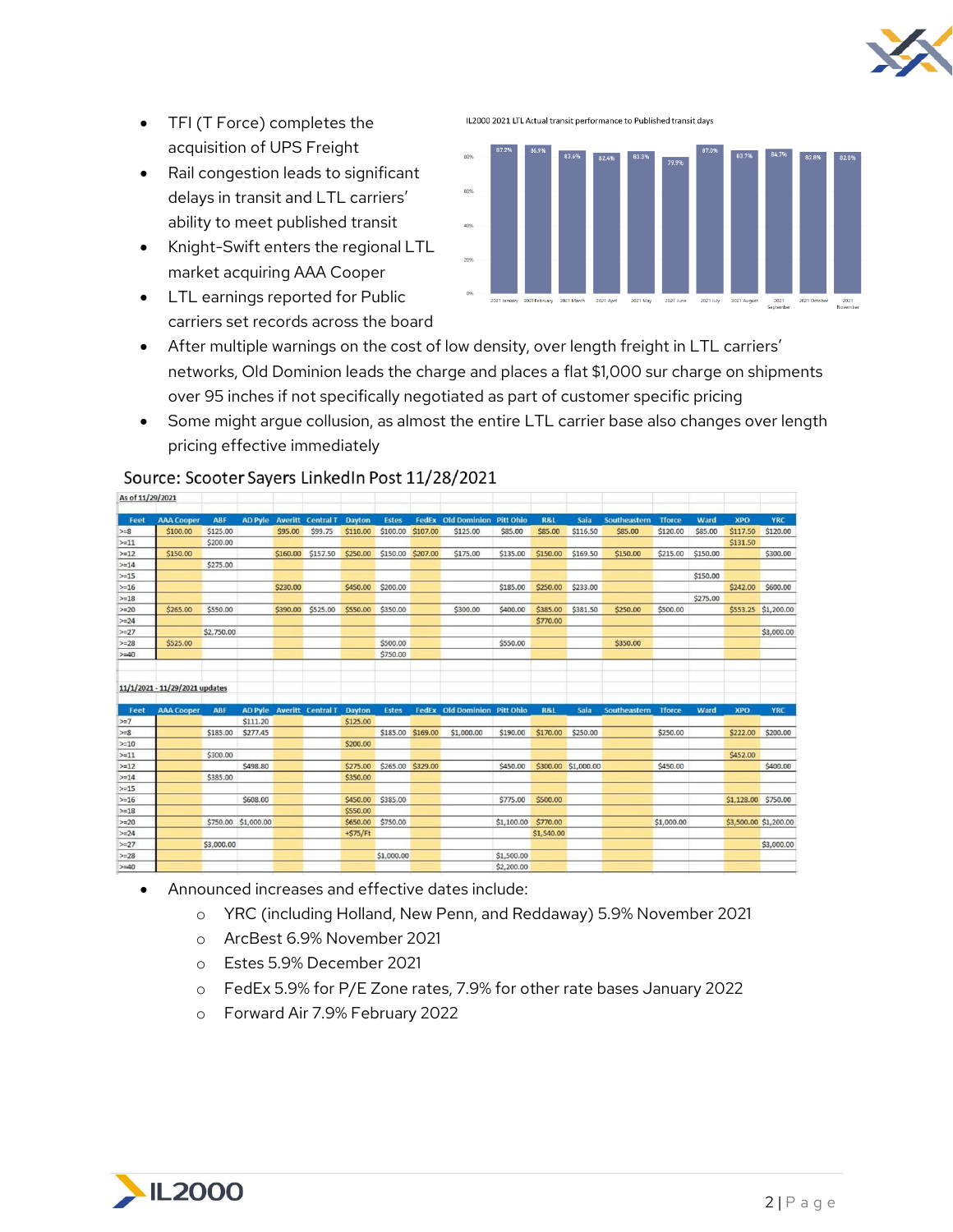

### **Truckload Update:**

Weather, Annual Road Check inspections, Port congestion, and recovery from Sheltering in place in 2020 drive rates to the highest levels ever in 2021 as we brace for more to come in 2022:

- SPOT rates reported YOY by DAT rise 20.0% as fuel and driver pay increase for all Carriers
- Container delays at LA/LB Ports in California grow monthly with as many as 90 vessels waiting to be unloaded
- Carriers are now fully implemented with ELD's and drivers can no longer "adjust" their paper logs when delayed at Shippers or Consignees



- Digital Freight Matching does nothing to add capacity, it only lowers the carrier and brokers cost to book the load
- Private Equity and Vendor Capital flood the space as Molo, Uber Freight, Paschall Truck Lines, and Ashley Furniture all announce being acquired or acquisitions
- NO NEW Capacity comes from any of these acquisitions